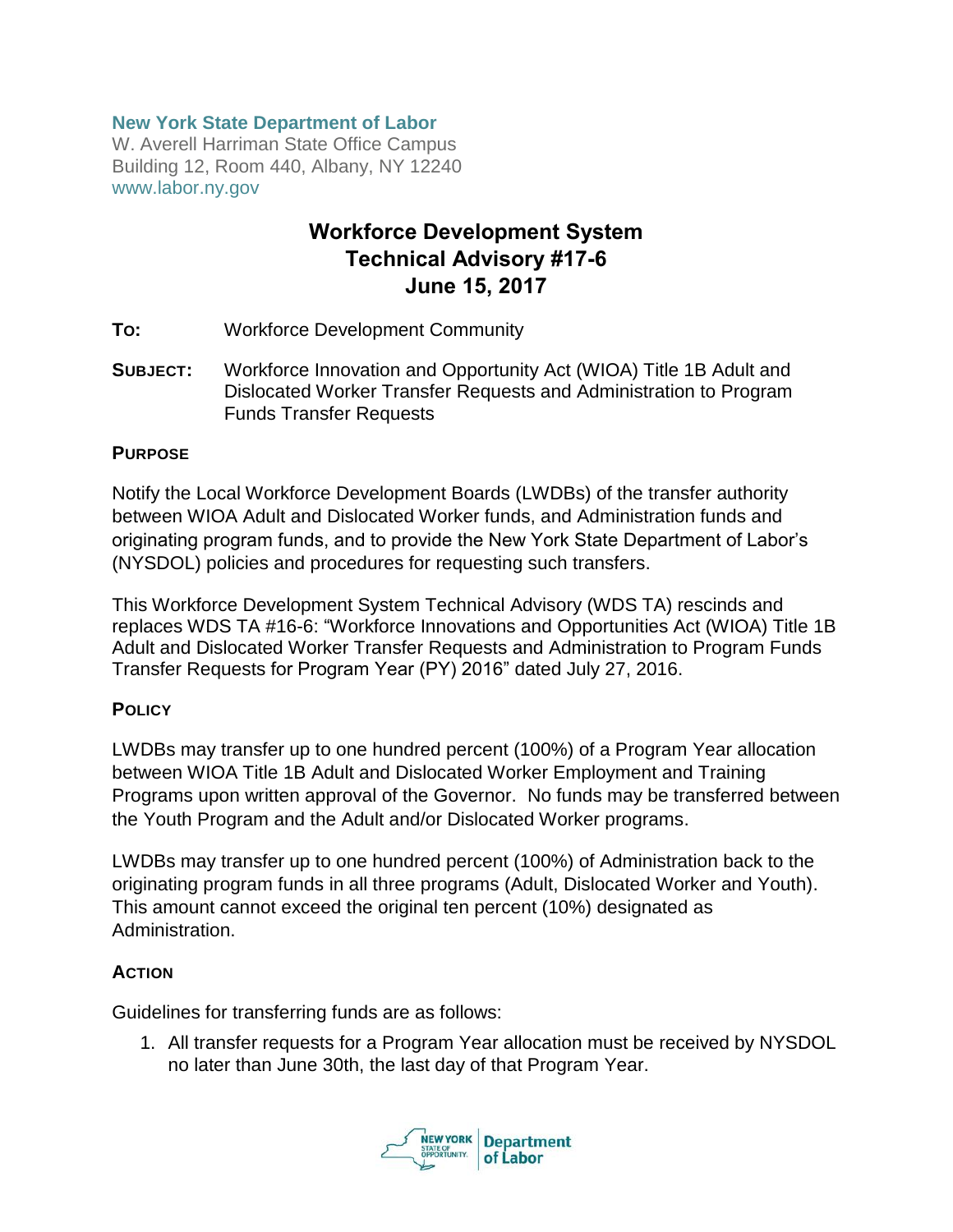- 2. Funds retain their year of appropriation identity and must be tracked, accounted for and reported as follows:
	- Transfers between Adult and Dislocated Worker funds will be reported on the Monthly Accrued Expenditure Report separately in a section identified expressly for expenditures associated with the transfer.
	- Administration funds transferred to the originating program funds will be reported as part of the originating program.
		- o When transferring funds from Administration back to the originating program funds, no more than the original ten percent (10%) designated as Administration can be returned to a program. For example, if \$100,000 were awarded as Adult funds and this allocation was split on the NOA between adult (\$90,000) and Administration (\$10,000), the maximum transfer that could be made between Administration and Adult funds would be \$10,000.
- 3. LWDBs opting to transfer funds in accordance with this WDS TA must:
	- Use the forms entitled "WIOA Title 1B Adult and Dislocated Worker Transfer Request" and/or "WIOA Administration to Program Funds Transfer Request". These forms are located on the NYSDOL website on the "Programs and Tools" page under "Fiscal", "WIOA Transfer Forms": [http://labor.ny.gov/workforcenypartners/tools.shtm/.](http://labor.ny.gov/workforcenypartners/tools.shtm/)
	- Provide documentation of LWDB's approval of each transfer via a written email statement or a signed document (in Portable Document Format; PDF) by the LWDB Director detailing the LWDB's agreement of the transfer(s).
		- $\circ$  If a vote of approval is made by the LWDB's Executive Committee to transfer funds, the decision must subsequently be ratified by the full LWDB. In this case, the transfer will be approved contingent upon full LWDB approval.
		- $\circ$  It is acceptable for the LWDB to provide a blanket approval to transfer funds at any given time during a defined program year, thereby eliminating the need for multiple LWDB approvals.
	- For the transfer of funds between Adult and Dislocated Worker funds, include a statement that all participants eligible for the Dislocated Worker program will be enrolled in the Dislocated Worker program, and no eligible participant will be denied services, including training services, due to transfer of funds.